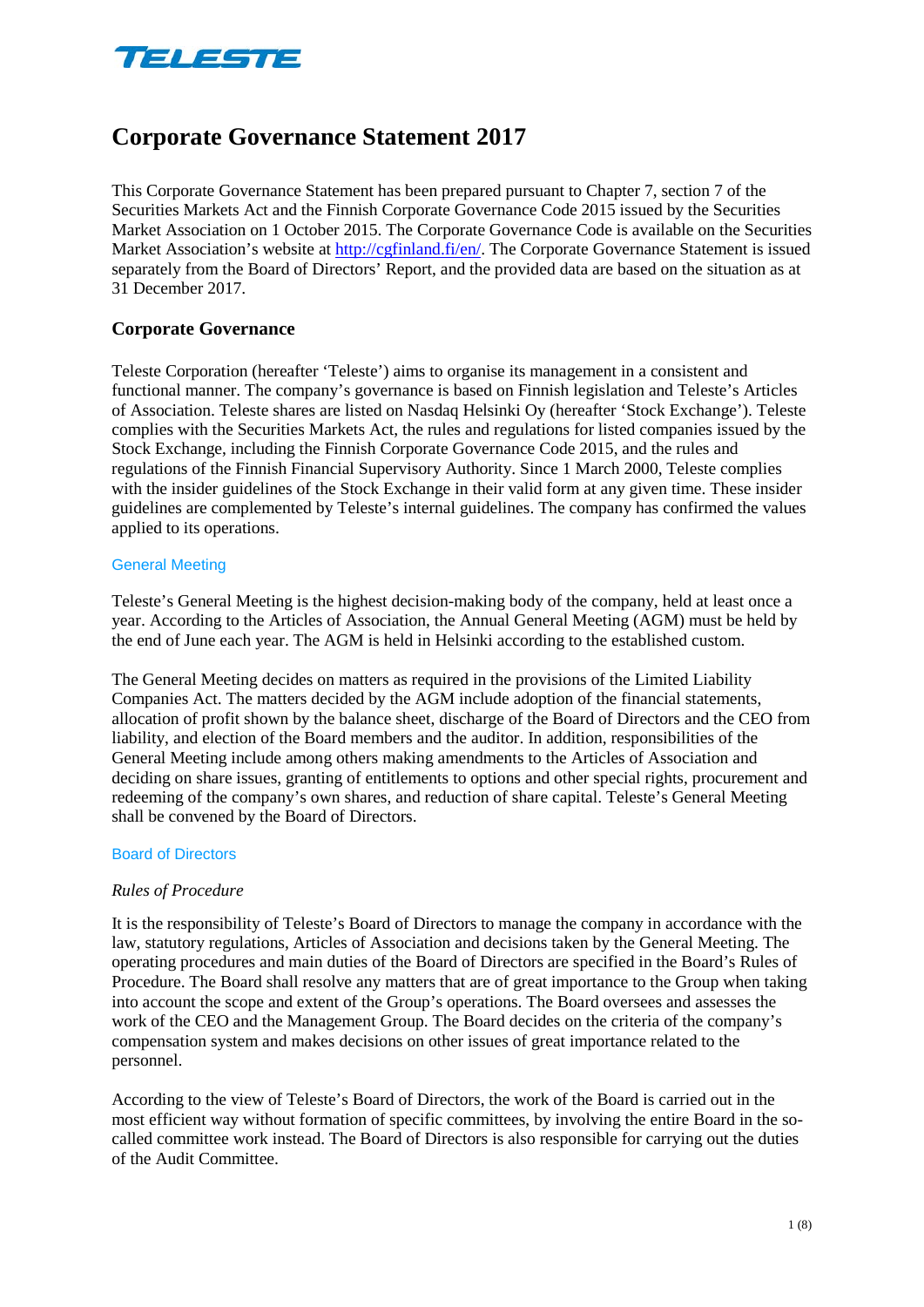# TELESTE

The Board shall conduct an annual evaluation of its performance and working methods. The Board has adopted the Rules of Procedure, according to which the essential duties of the Board include the following:

- confirming the company's business strategy and revising it at regular intervals to ensure that it is kept up-to-date,
- approving annual budgets and supervising their implementation,
- deciding on individual major investments and divestments,
- reviewing and approving financial statements and interim reports,
- appointing the CEO and discharging them from their duties and specifying their responsibilities and terms and conditions of employment,
- deciding on incentive and bonus schemes for the management and personnel and, as necessary, presenting related proposals to the General Meeting,
- annually assessing the essential risks related to the company's operations and the management of such risks,
- confirming the company's values and policies.

# *Members of the Board of Directors*

According to the Articles of Association, the Annual General Meeting elects a minimum of three and maximum of eight Board members each year. Their term of office lasts until the end of the next Annual General Meeting. The Board shall elect a Chairman of the Board from among its members.

The Annual General Meeting held on 6 April 2017 elected the six persons specified below to Teleste's Board of Directors. Timo Miettinen was elected Chairman on 6 April 2017 by the members of the Board. Timo Miettinen decided to step down as Chairman of the Board and Pertti Ervi was elected Chairman on 4 October 2017 by the members of the Board.

- Timo Miettinen, Chairman from 6 April 2017 until 3 October 2017 and member of the Board from 4 October 2017 onwards, b. 1955, M.Sc. (Eng.), Board professional, Board member since 2016
- Pertti Ervi, member of the Board from 6 April 2017 until 3 October 2017 and Chairman from 4 October 2017 onwards, b. 1957, B. Sc. (Eng.), independent consultant, Board member since 2009
- Jannica Fagerholm, member of the Board, b. 1961, M.Sc. (Econ.), Signe and Ane Gyllenberg Foundation, Managing Director, Board member since 2013
- Timo Luukkainen, member of the Board, b. 1954, B.Sc. (Econ.), M.Sc. (Eng.), MBA, Board professional, Board member since 2016
- Kai Telanne, member of the Board, b. 1964, M.Sc. (Econ.), Alma Media Corporation, CEO, Board member since 2008

The members of the Board are not employed by the company, and on the basis of assessment in accordance with the issued Finnish recommendations, they are independent of the company and its significant shareholders, with the exception of Board member Timo Miettinen who has a control over Tianta Oy, a significant shareholder.

On 2 January 2017, Teleste announced in a stock exchange release that it had received a notification from Timo Miettinen, then Chairman of Teleste's Board of Directors, on the same date, stating that EM Group Oy has demerged into three new companies through a full demerger, the ownership in Teleste Corporation of EM Group Oy, now ceased as a result of the demerger, has been transferred to Tianta Oy as of 1 January 2017 in connection with the demerger, and Timo Miettinen has acquired a control over Tianta Oy (60% of its shares and voting rights).

On 31 December 2017, Board members and their controlled entities held shares in Teleste Corporation and other companies included in the Teleste Group as follows:

• Timo Miettinen 4,013 shares, controlled entity Tianta Oy 4,409,712 shares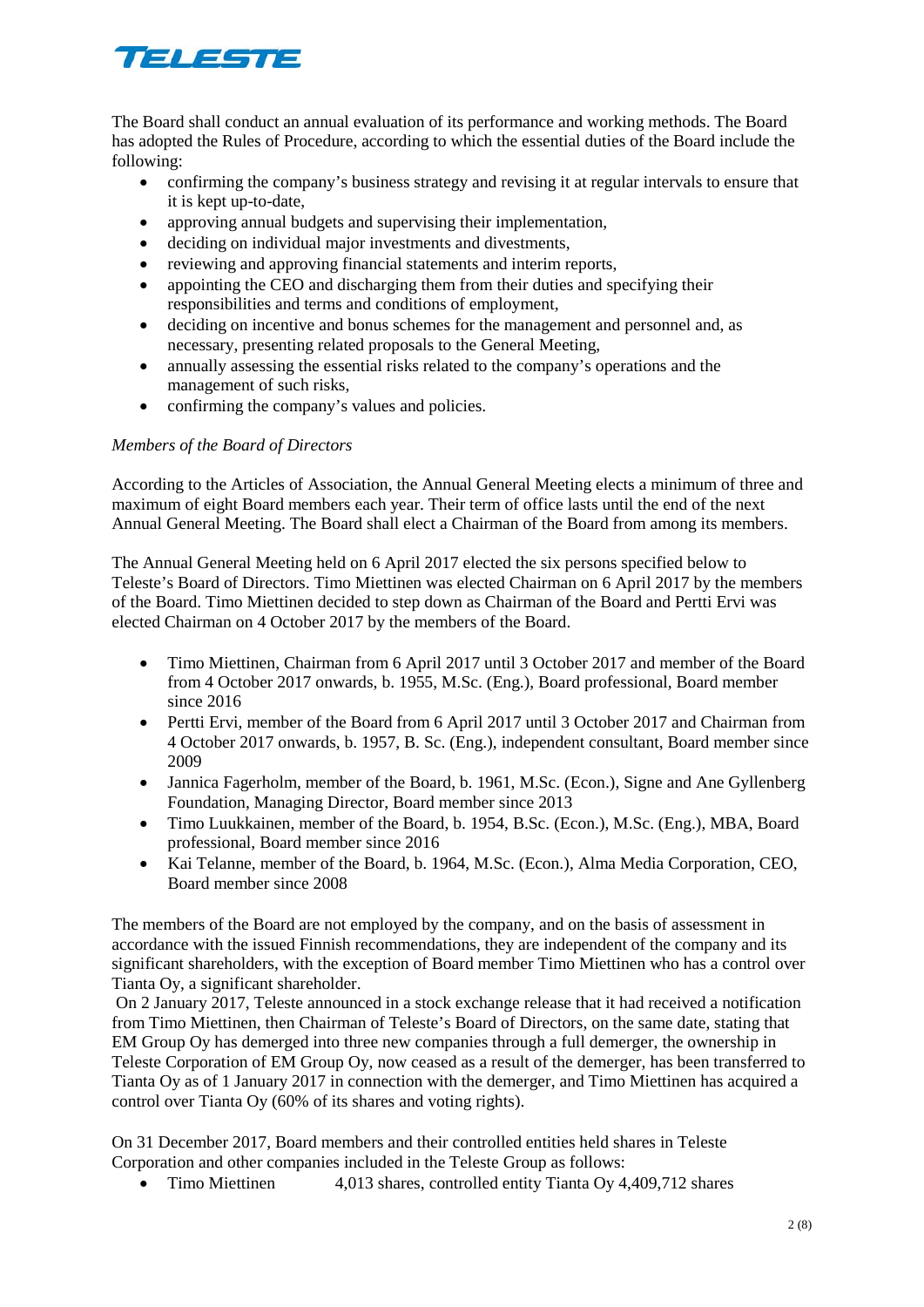

- Pertti Ervi 15,151 shares
- Jannica Fagerholm 9,627 shares
- Timo Luukkainen 2.736 shares
- Kai Telanne 21,147 shares

On 31 December 2017, Board members or their controlled entities held no share-based entitlements in Teleste Corporation or other companies included in the Teleste Group.

In 2017, Teleste's Board of Directors held 12 meetings.

The Board members attended the meetings as follows:

- Timo Miettinen  $11/12$
- Pertti Ervi 12/12
- Jannica Fagerholm 12/12
- Timo Luukkainen  $11/12$
- Kai Telanne 12/12

In addition to the Board members, meetings of the Board were attended by the CEO, the Deputy CEO, the CFO, and other persons who were specifically invited as necessary.

### *Principles concerning diversity of the Board of Directors*

Teleste has established principles concerning the diversity of the Board of Directors, taking into account the extent of the company's business and the needs related to its phase of development. Teleste's Board of Directors adopted the diversity principles concerning the Board of Directors on 10 August 2016.

It is in the interests of Teleste and its shareholders that Teleste's Board of Directors is composed of people with different educational and professional backgrounds and international experience, and that Board members have complementary expertise and knowledge in different topics, such as Teleste's field of business and the related technologies, risk management and international sales and marketing. Teleste's objective is that both genders are represented in the Board of Directors.

Teleste does not have a separate nomination committee. According to the normal procedure, the major shareholders prepare a proposal to the General Meeting on the composition of Teleste's Board of Directors, and the proposal is sent to Teleste for information. In practice the major shareholders may already in the reparatory phase be in contact with the Chairman of the Board.

The Annual General Meeting held on 6 April 2017 elected five members to the Board of Directors, four men and one woman. The Board members had a technical or business degree. Further, the other above factors and characteristics relevant to diversity were also represented in the Board of Directors in 2017.

#### *Remuneration of Board members*

The Annual General Meeting decides on the remuneration of the members of the Board of Directors. The Annual General Meeting held on 6 April 2017 decided on the following remunerations for Board service until the next AGM: the Chairman of the Board will be paid EUR 48,000 a year and each member EUR 32,000 a year. Of the specified annual amount, 40 per cent will be used to purchase Teleste's shares for Board members and the rest will be paid in cash.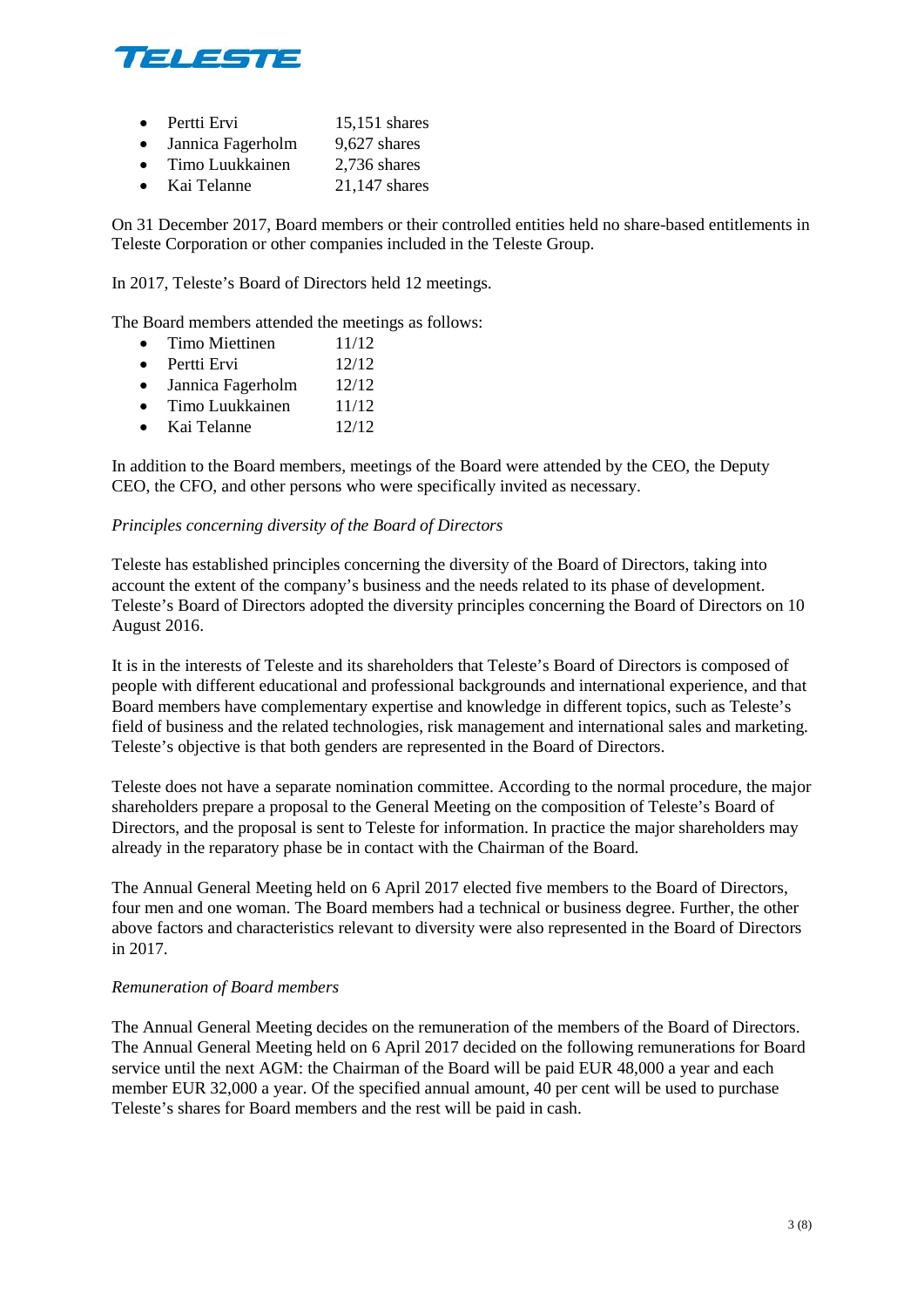

Salaries, remuneration and fringe benefits paid to the Board of Directors in 2017 were as follows:

- Timo Miettinen, EUR 48,000, including 2,182 Teleste shares *(Chairman of the Board until 3 October 2017 and member of the Board after 4 October 2017)*
- Pertti Ervi, EUR 48,000, including 1,454 Teleste shares *(Member of the Board until 3 October 2017 and Chairman of the Board after 4 October 2017)*
- Jannica Fagerholm, EUR 32,000, including 1,454 Teleste shares
- Timo Luukkainen, EUR 32,000, including 1,454 Teleste shares
- Kai Telanne, EUR 32,000, including 1,454 Teleste shares

# President and CEO

The company's CEO is in charge of the Group's business operations and corporate governance in accordance with the law, Teleste's Articles of Association and the instructions and regulations issued by the Board.

The detailed terms of employment of the CEO are specified in a written contract approved by the Board of Directors. The CEO is not a member of Teleste's Board of Directors. Teleste's current President and CEO, Jukka Rinnevaara, b. 1961, M.Sc. (Econ.), started as CEO on 1 November 2002. The CEO is assisted by the Management Group.

The company's Board of Directors decides on the salary, remuneration and other benefits received by the CEO. Salary, remuneration and fringe benefits paid to Teleste's CEO in 2017 totalled EUR 464 871. In addition, there was an additional pension payment of EUR 94 985 in the financial year.

The contractual retirement age of CEO Jukka Rinnevaara is 60 years. The CEO's pension plan was changed from a defined benefit plan to a defined contribution plan in December 2017. The CEO's pension plan is arranged through group pension insurance and a capital redemption policy. The payment level of the group pension is 25 per cent of basic pay, excluding bonuses. Payment under the capital redemption policy is subject to the same adjustment procedure as the CEO's basic pay excluding bonuses. Payment under the capital redemption policy in 2017 was EUR 71,500. It is not included in the remuneration or additional pension payment reported above.

The contract of CEO Rinnevaara specifies that his term of notice is six (6) months in case the CEO decides to withdraw, and eighteen (18) months should the contract be terminated by the company. Upon termination of the CEO's contract by the company, the CEO will be paid a compensation corresponding to eighteen (18) months of service without benefits.

### Management Group

On 31 December 2017, the Group's Management Group consisted of seven members including the CEO, to whom the members of the Management Group report. The members of the Management Group are directors representing Teleste's business areas and units and directors representing the Group management. The subsidiaries operate as part of the business areas. Teleste's Management Group is chaired by the CEO who reports to the Board of Directors. The Management Group has no authority under law or the Articles of Association.

On 31 December 2017, Teleste's Management Group consisted of the following members:

- Jukka Rinnevaara, born in 1961, M.Sc. (Econ.), CEO, is in charge of the Group's business operations and corporate governance in accordance with the law, Teleste's Articles of Association and the instructions and regulations issued by the Board
- Johan Slotte, born in 1959, LL.M., EMBA, Deputy CEO, is in charge of the Germany, Austria and Switzerland areas including CEO of the Cableway companies, as well as the development and legal affairs related to Teleste Group's business operations
- Juha Hyytiäinen, born in 1967, M.Sc. (Econ.), CFO, is in charge of Finance, HR and ICT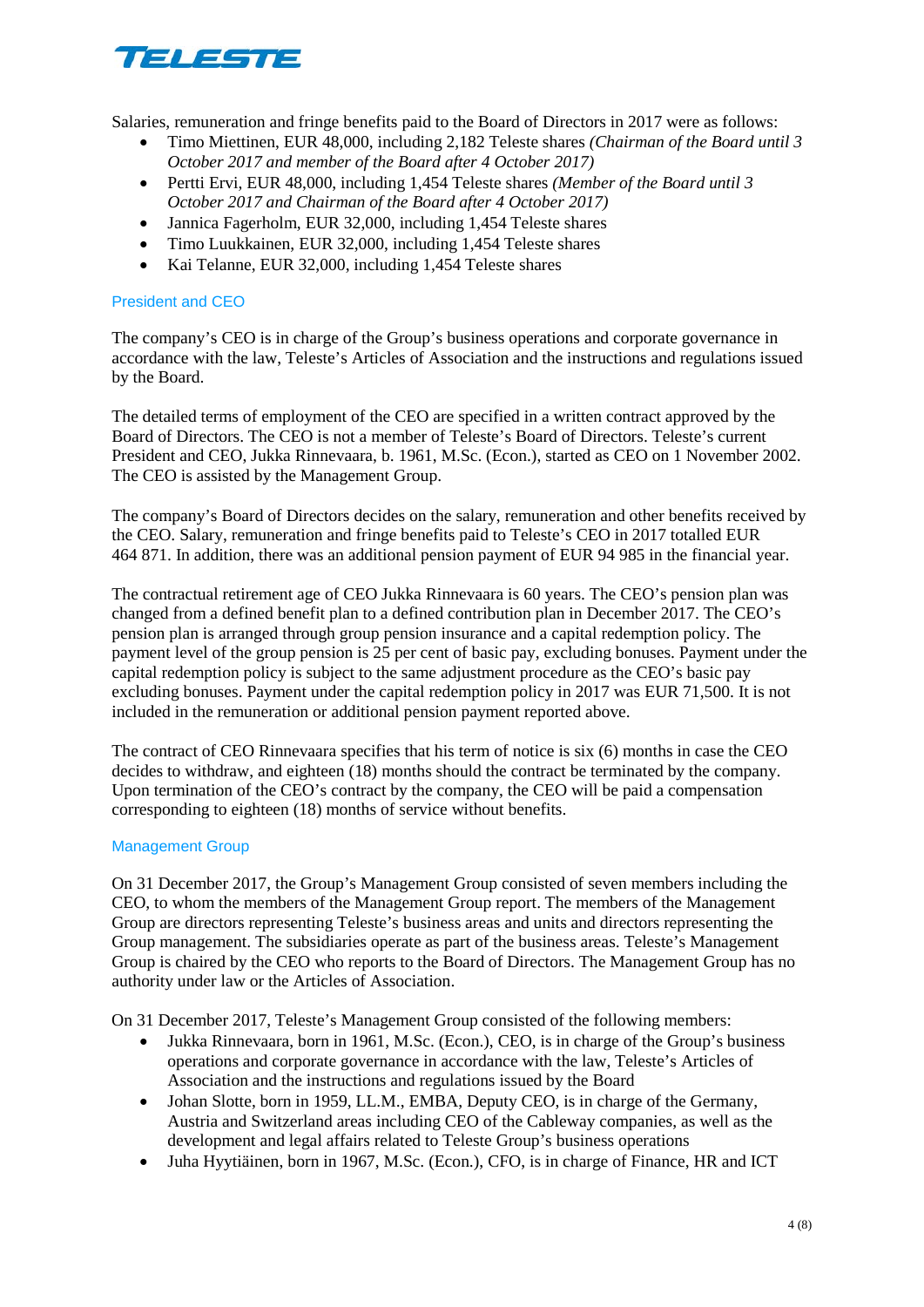

- Hanno Narjus, born in 1962, M.Sc. (Econ.), Senior Vice President in charge of Network Products business unit
- Esa Harju, born in 1967, M.Sc. (Eng.), Senior Vice President in charge of Video Security and Information business unit
- Pasi Järvenpää, born in 1967, M.Sc. (Eng.), Senior Vice President in charge of Teleste's Research and Development
- Markus Mattila, born in 1968, M.Sc. (Eng.), Senior Vice President in charge of Teleste's **Operations**

The Management Group handles the main issues related to managing the company, such as matters related to strategy, budgets, interim reports and acquisitions, and prepares investments for approval by the Board of Directors. As a rule, the Management Group meets once a month and at other times when necessary.

The Board of Directors decides on the management's incentive and remuneration systems on the basis of the CEO's proposal.

The salary of all Management Group members consists of a fixed basic salary and a performancebased bonus. The amount of performance-based bonus depends on the performance of the company and the business area in question, as well as the achievement of other key operative objectives.

The Management Group including the CEO has a group pension plan. In December 2017, the company terminated the Management Group's defined benefit pension plan. It was replaced with a defined contribution additional pension plan and payment is based on the annual pay of the insured person, excluding bonuses. The payment is 25 per cent of the above pay.

# **Incentive schemes and ownership by the management**

Management Group's shareholding and share-based entitlements

On 31 December 2017, Management Group members and their controlled entities held shares in Teleste Corporation and other companies included in the Teleste Group as follows:

- Jukka Rinnevaara 95.415 shares
- Johan Slotte 8,107 shares
- Juha Hyytiäinen 5,550 shares
- Hanno Narjus 4,598 shares
- Esa Harju 10,765 shares
- Pasi Järvenpää 4,889 shares
- Markus Mattila 6,777 shares

On 31 December 2017, Teleste did not have any running stock option programmes, and the CEO, the members of the Management Group or their controlled entities did not hold any Teleste options or other share-based entitlements.

For shareholdings of the CEO and Management Group members, see Notes section: the Related party transactions.

In 2017, Teleste was not involved in any related party transactions that would have been of material importance for Teleste and deviated from normal business or been carried out on other than ordinary market terms.

On 5 February 2015, Teleste's Board of Directors decided on the establishment of a new long-term share-based incentive programme to be offered to Teleste's key employees (hereafter 'LTI 2015'). The objective of LTI 2015 is to align the key employees' interests with those of Teleste's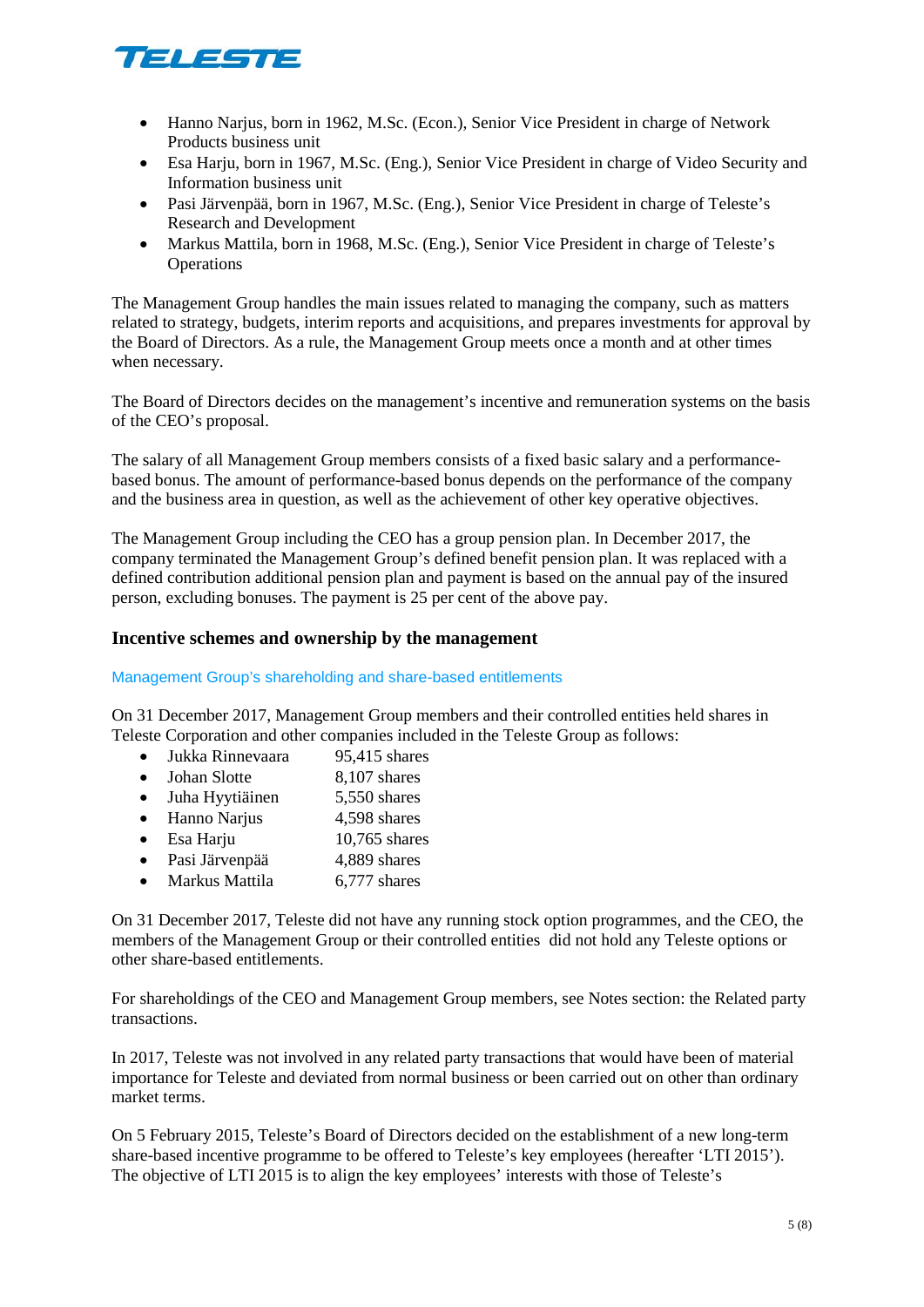# TELESTE

shareholders by creating a long-term equity interest for the key employees and, consequently, to increase the company's value in the long term and to drive a performance culture, retain key employees and offer the key employees a competitive compensation for excellent performance. LTI 2015 consists of three annually commencing plans with three main elements: an investment in Teleste shares that is required for a key employee to be included in the LTI 2015 programme; a matching share plan with a three-year vesting period based on the above investment; and a performance matching plan with a three-year performance period.

The commencement of each plan and the inclusion of eligible participants were subject to a specific approval by Teleste's Board of Directors.

The matching share plan includes the investment of an individual participant in Teleste's shares and the delivery of matching shares as a long-term incentive reward against the invested shares. After the three-year vesting period, the key employee receives one matching share for each invested share free of charge.

The performance matching plan includes a three-year performance period. The potential share rewards will be delivered if the performance targets set by the Board of Directors are attained. The performance criterion applied to the all three plans alike is the total shareholder return (TSR) of Teleste's share in the three-year performance period. A precondition for an individual key employee's participation in the plan was the above mentioned investment in Teleste shares.

If all the eligible key employees participate in the plan by meeting the investment precondition, the aggregate number of matching shares that may be delivered on the basis of their investment is in maximum approximately 65,000 shares under the plan that commenced in 2015, 53,600 shares under the plan that commenced in 2016 and 58,300 shares under the plan that commenced in 2017; and the total number of shares that may be delivered under the performance matching plan is in maximum approximately 260,000 shares for the plan that commenced in 2015, in maximum 214,400 shares for the plan that commenced in 2016 and in maximum 233,200 shares for the plan that commenced in 2017. The above figures are gross figures before the deduction of the applicable taxes. The remaining net quantity is delivered to the participants as Teleste's shares.

The Board of Directors approved 37 key employees as eligible to participate in the first, 42 key employees as eligible to participate in the second and 40 key employees as eligible to participate in the third three-year plan of LTI 2015.

# **Auditing, revisions and remuneration of the auditor**

The term of office of Teleste's auditor expires at the closing of the first Annual General Meeting following the election.

On 6 April 2017, Teleste's AGM elected Authorised Public Accountants KPMG Oy Ab for the company's auditor. The principally responsible auditor is Petri Kettunen, APA.

In addition to their statutory duties, the auditors report their observations to Teleste Corporation's Board of Directors and attend at least one Board meeting each year.

In 2017, Teleste Group's auditing expenses totalled EUR 153 773, of which the amount of KPMG was EUR 143 589. In addition, units of KPMG have supplied Teleste Group companies with other consultation worth total EUR 84 932 and other than KPMG auditors for EUR 41 972.

### **Insider management**

Since 1 March 2000, Teleste complies with the insider guidelines issued by the Board of Directors of Nasdaq Helsinki Oy in their valid form at any given time. These insider guidelines are complemented by the company's internal guidelines.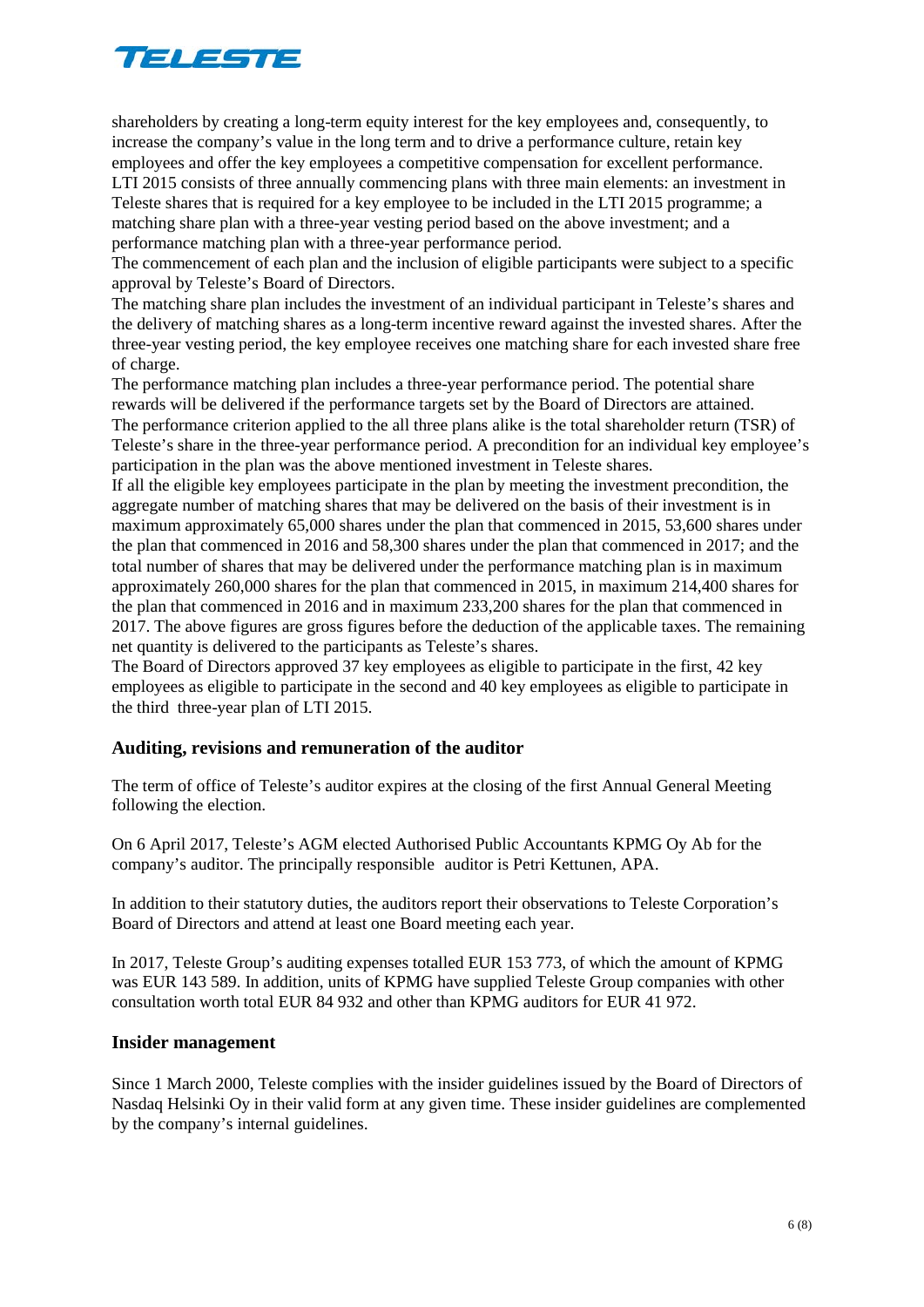

The Market Abuse Regulation ((EU) No. 596/2014, 'MAR') entered into force on 3 July 2016. As a result of the MAR, Teleste no longer has public insiders. The last date of updating the public insider register was 2 July 2016.

Teleste maintains a permanent insider register and project-specific insider lists prepared specifically for each project as needed. The permanent insider list includes the persons who are always up-to-date with all insider information concerning Teleste. There are no persons mentioned in the said insider list.

Project-specific insider list includes the persons who work for Teleste under an employment contract or other agreement and receive insider information concerning an individual project, as well as other persons to whom Teleste discloses insider information concerning an individual project. 'Project' refers to an identifiable arrangement or set of procedures which is being prepared at Teleste in strict confidence and which, when disclosed, could materially affect the value of Teleste's financial instrument. The CEO evaluates each case to determine whether an arrangement or a set of procedures is considered as a project.

The persons discharging managerial responsibilities at Teleste with the obligation to notify are Board members, CEO, Deputy CEO and CFO. They and persons closely associated with them have the obligation notify Teleste and the Finnish Financial Supervisory Authority of transactions conducted with Teleste's financial instruments. Teleste announces the transactions reported to it in a specific stock exchange release.

It is recommended for persons discharging managerial responsibilities at Teleste to time their trading activities with financial instruments issued by Teleste at such times that as accurate as possible information affecting the value of the share is available in the market.

The persons discharging managerial responsibilities at Teleste and anyone participating in the preparation of interim reports and/or financial statements are forbidden on their own account or on behalf of others, directly or indirectly, to trade with financial instruments issued by Teleste during the 'closed window' period, that is, for thirty (30) days prior to the publication of an interim report and financial statements. The persons participating in the preparation of interim reports and/or financial statements include the rest of Teleste's Management Group, the person in charge of investor relations and the controllers.

Teleste's insider administration supervises compliance with the insider guidelines and maintains insider lists as well as a list of persons discharging managerial responsibilities and persons closely associated with them. Teleste's Deputy CEO is in charge of insider issues.

People employed by Teleste may report suspected violations of rules and regulations concerning the financial markets through an independent channel within the company.

### **Internal supervision, risk management and internal auditing**

#### Internal supervision

Teleste's internal supervision is designed to support the implementation of the strategy and to ensure the achievement of the specified goals, compliance with the regulations as well as the reliability and and correctness of the conducted financial reporting. Internal supervision is based on Teleste's values and corporate culture, as well as on mutually supporting structures and processes within the Group and operational levels. The management of the Group and the business units monitor the internal supervision as part of their normal managerial duties, while the Board evaluates and verifies the appropriateness and efficiency of the internal supervision. In both business areas, the management of the business unit, supported by Teleste's business controlling function, is responsible for compliance with the principles of internal supervision on all levels of the areas.